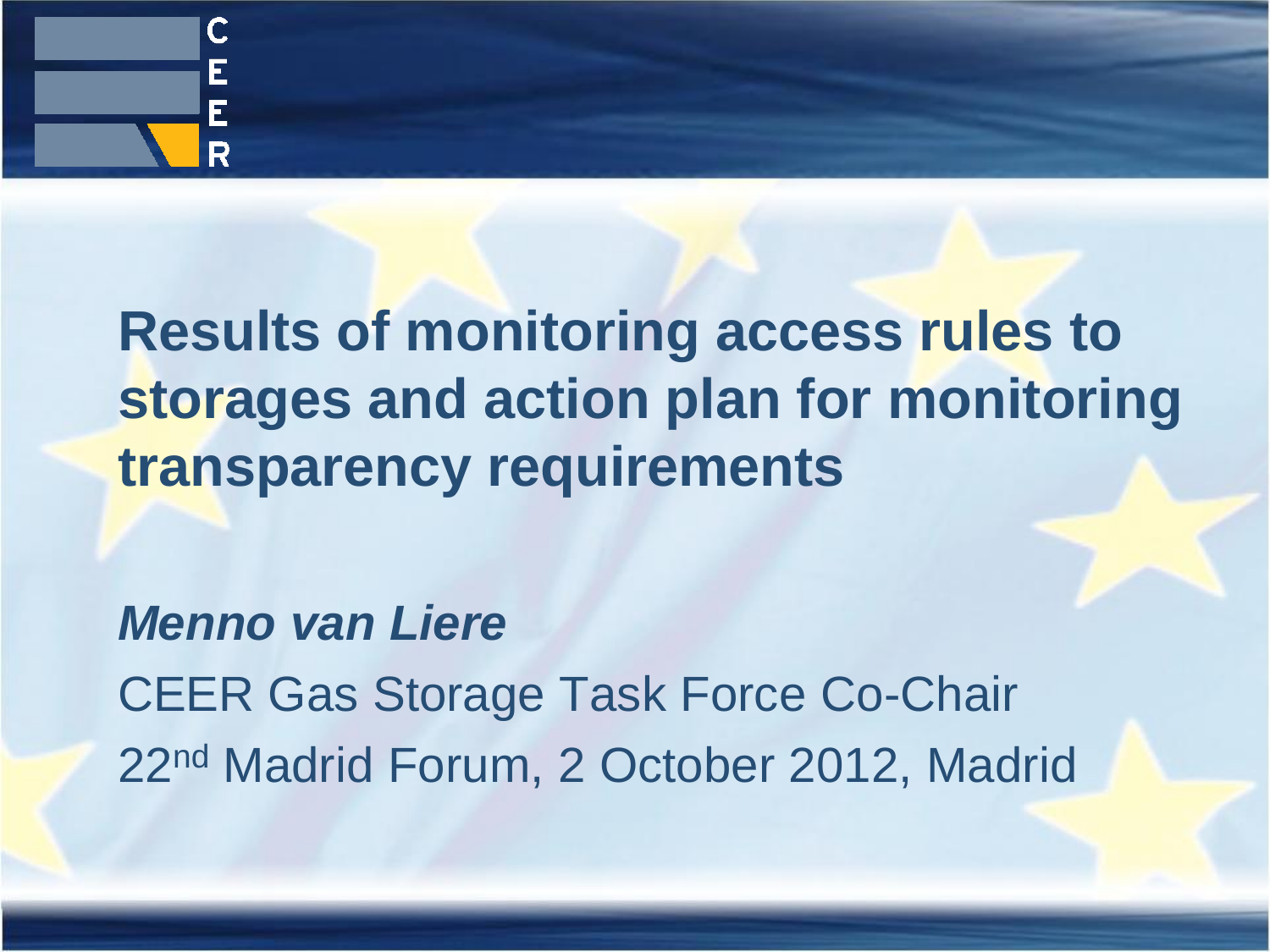

# **Part A**

# **Results of monitoring of Article 33 Gas Directive (Access rules to storages)**

22 2 nd Madrid Forum, 2-3 October 2012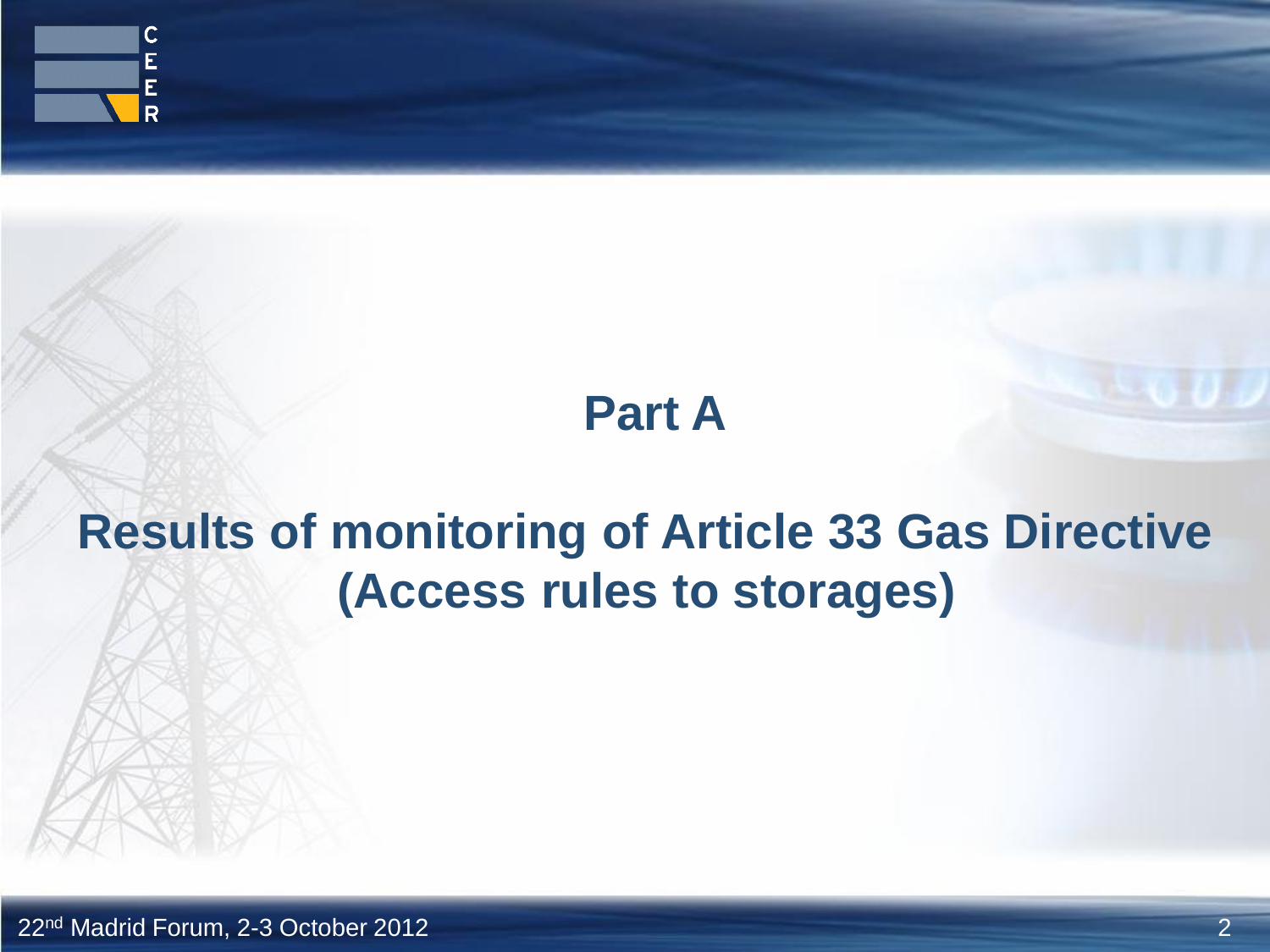

## **Background and goal of the project**

 **Report should serve the European Commission (compliance check) and Member States (compare approaches in different countries)**

#### **Background to the project Background to the project**

- In most countries, storage is considered a very important flexibility tool for network users
- As of 3 March 2011, new rules regarding access to storage have been introduced
- Given its importance, access to storage needs to be well organised

Monitor the status of the implementation of Article 33

Identify criteria used in Europe to determine access regime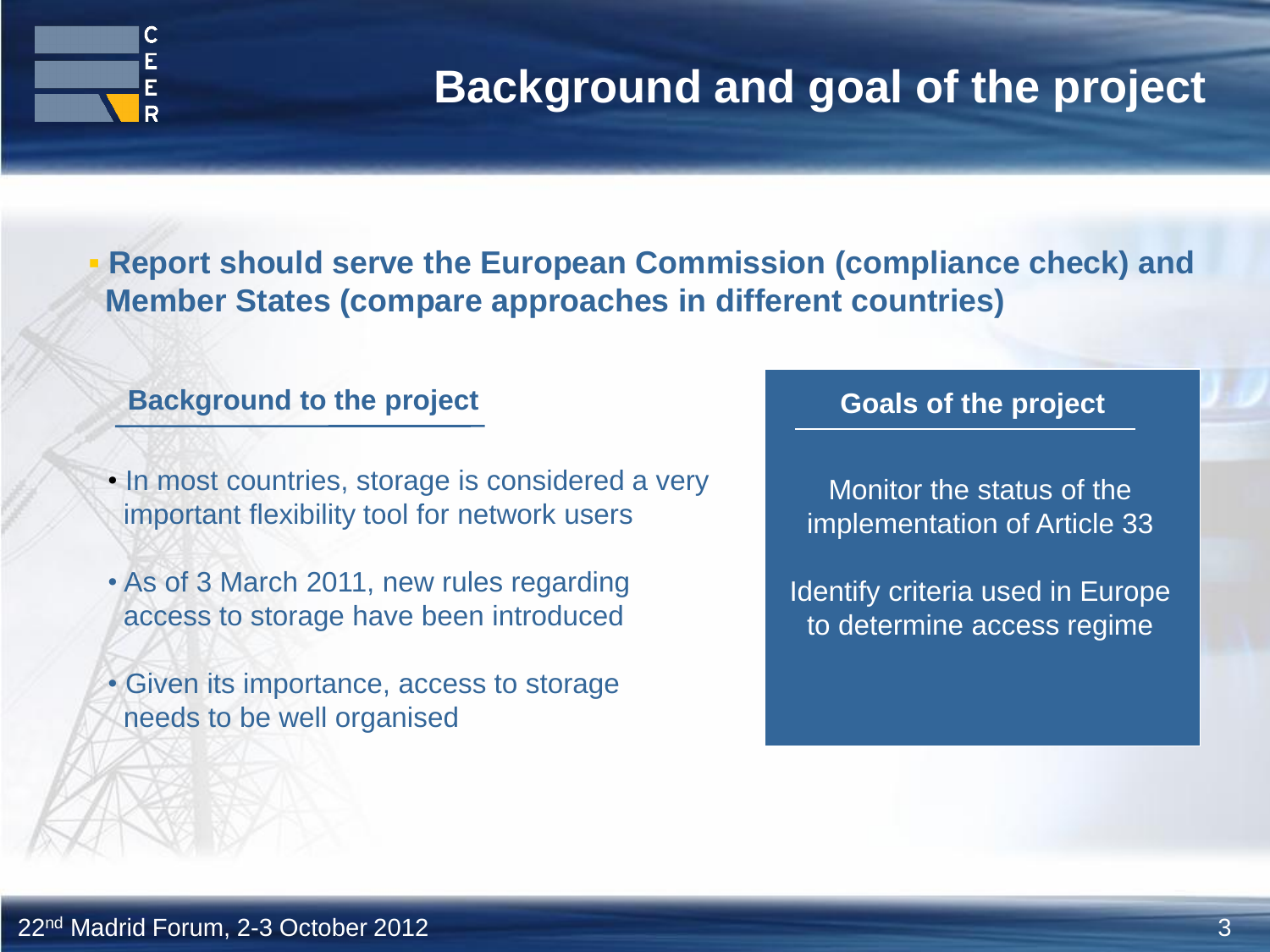

### **Legal framework regarding access to storage**

 **Article 33 (Gas Directive) explains how to determine necessity TPA (and applicable access regime)**



- Determine whether there is a need to offer third party access at all
- Member States chose if TPA is needed regulated and/ or negotiated access regime
	- NRA or Member States define and publish criteria by which access regime is chosen

**Not in scope of project**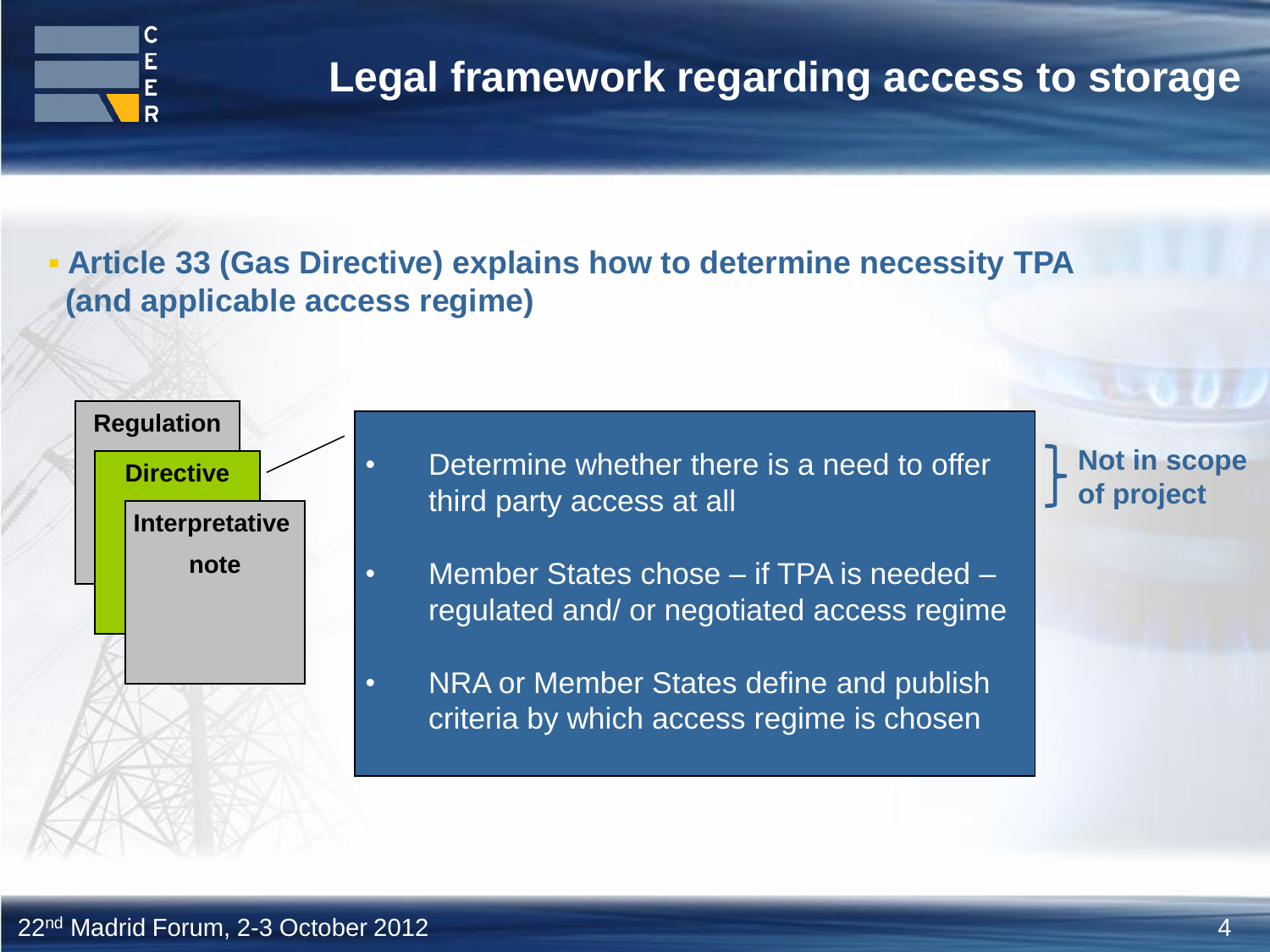

## **State of play implementation Article 33**

 **In most countries the obligation to define and publish criteria is now implemented in national law**

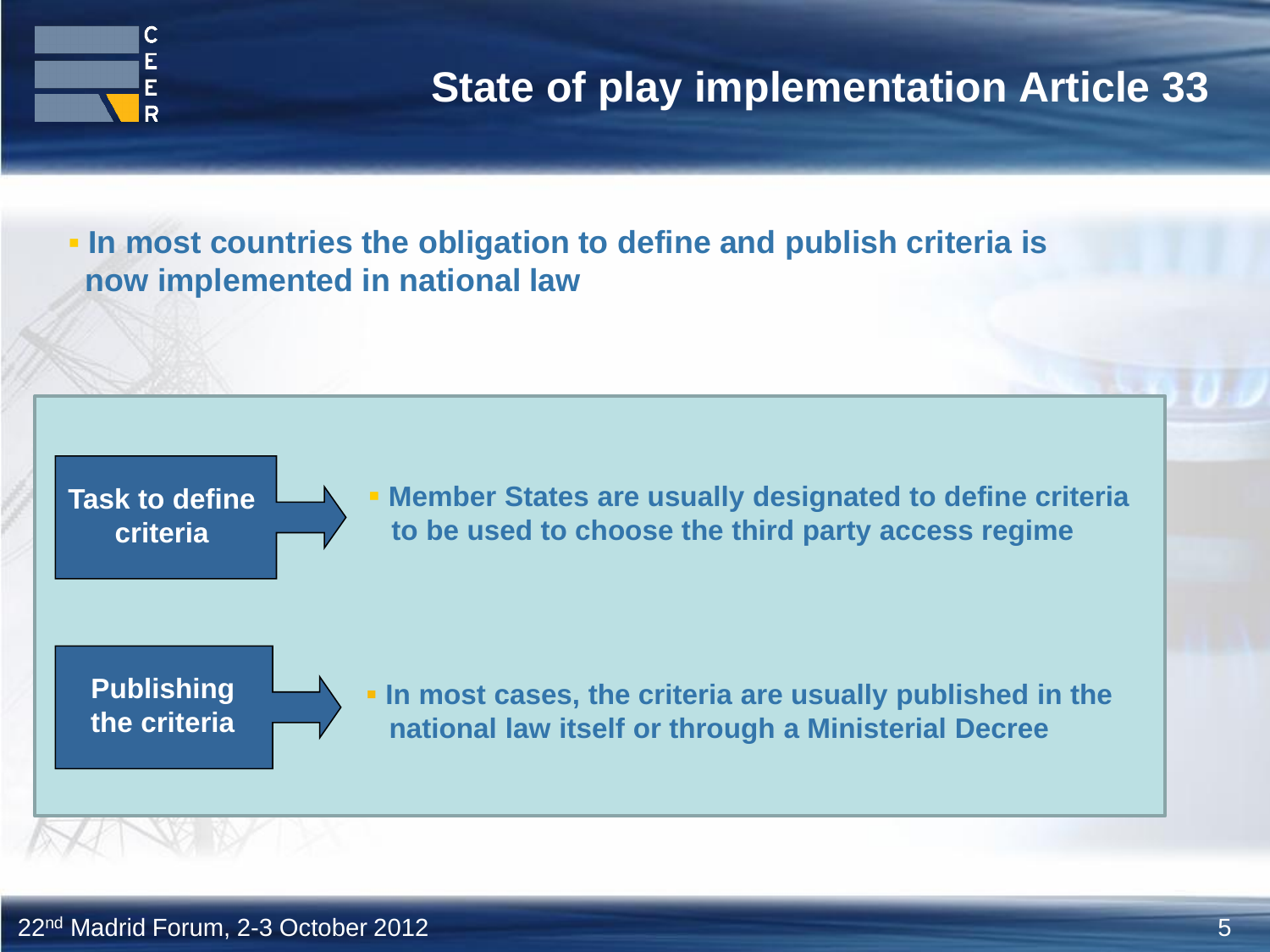

#### **Process for determining access regime**

#### **In practice, the access regime is not always chosen by the rules**

#### **Important observations Reasons applied**

- **Access regimes already chosen**
- **Usually defined in national law**
- **Not always based upon criteria…**
- **However, logical reasoning applied**

**Choice for rTPA:**

**Storage plays essential role in SoS (Structural) congestion in storages**

#### **Choice for nTPA:**

- **Contributes to investment climate**
- **Existance of active competition**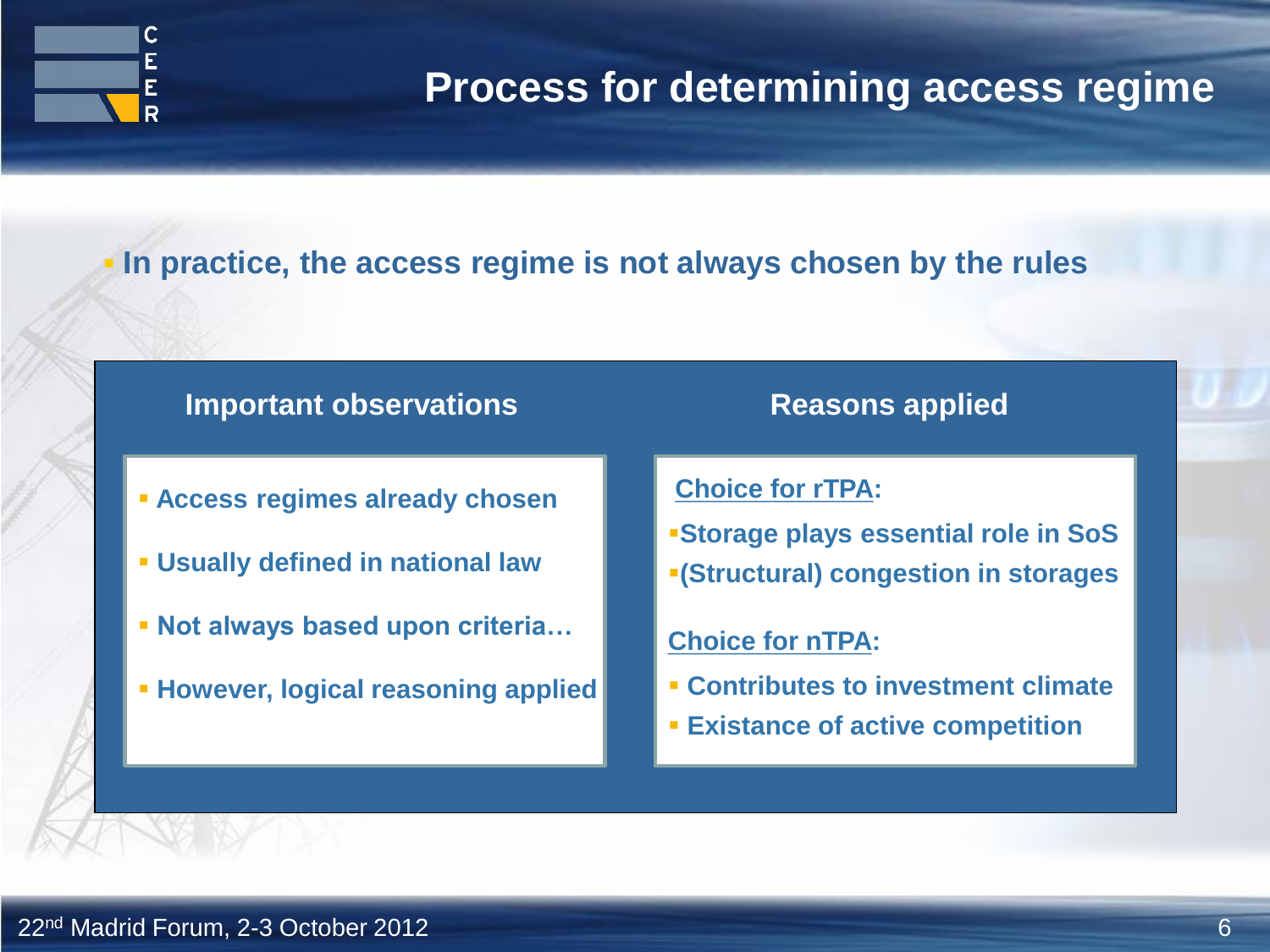

## **Existing criteria to determine access regime**

 **In most countries that have already defined and published criteria, the chosen access regime is applicable for all storages**

3

4

**Identified criteria to choose access regime**

1 **Competition of storage with other sources of flexibility (is there access to substitutes)**

**Storage market conditions (storage prices, # of providers, market concentration etc.)**  $\boxed{2}$ 

**Role of storage in the gas market**

**Role of storage for Security of Supply in the gas market**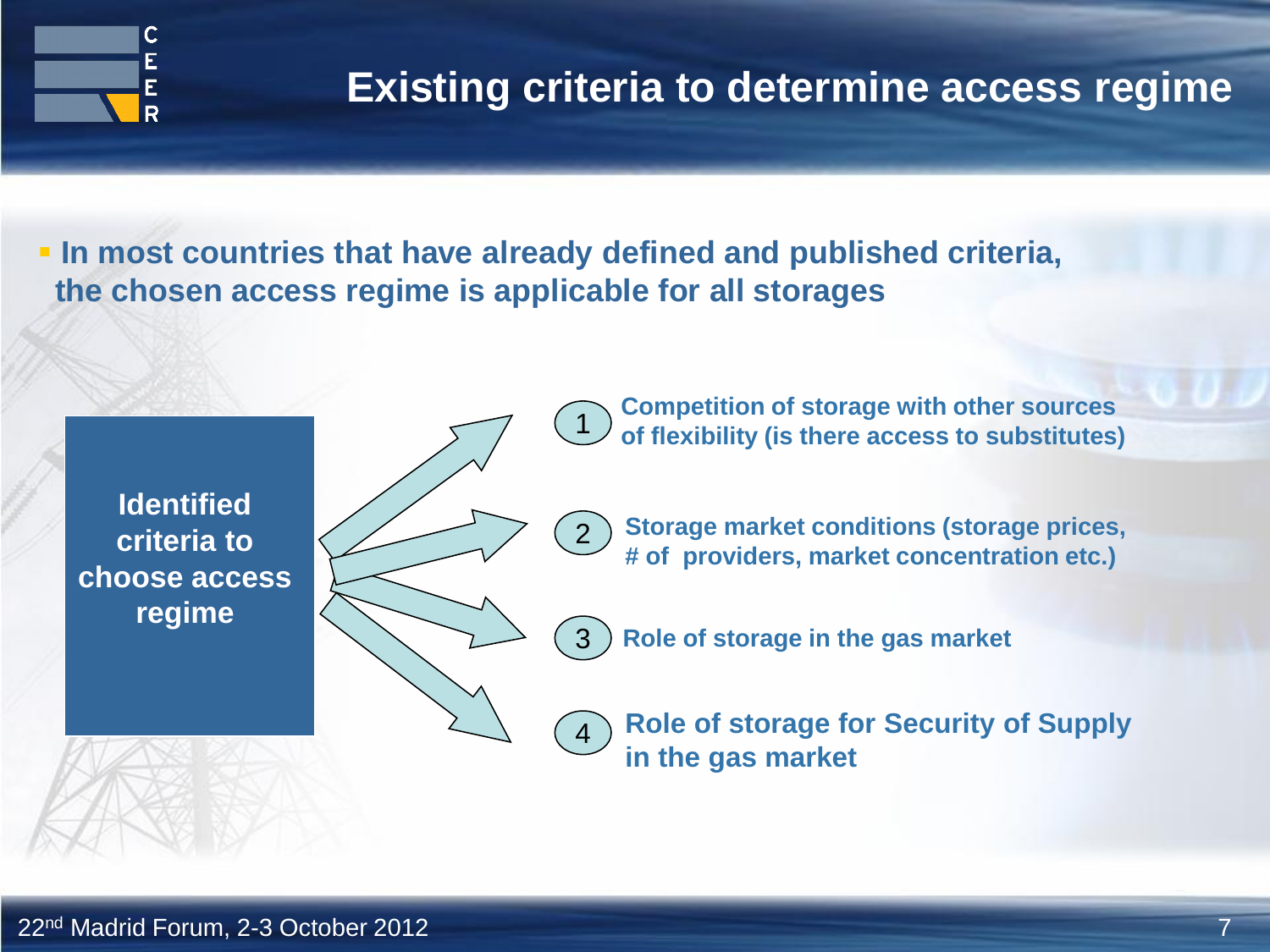

## **Monitoring correct use of criteria by NRAs**

#### **Most NRAs are designated the task to monitor whether the chosen access regime is still valid (but this task has only added value if criteria exist)**

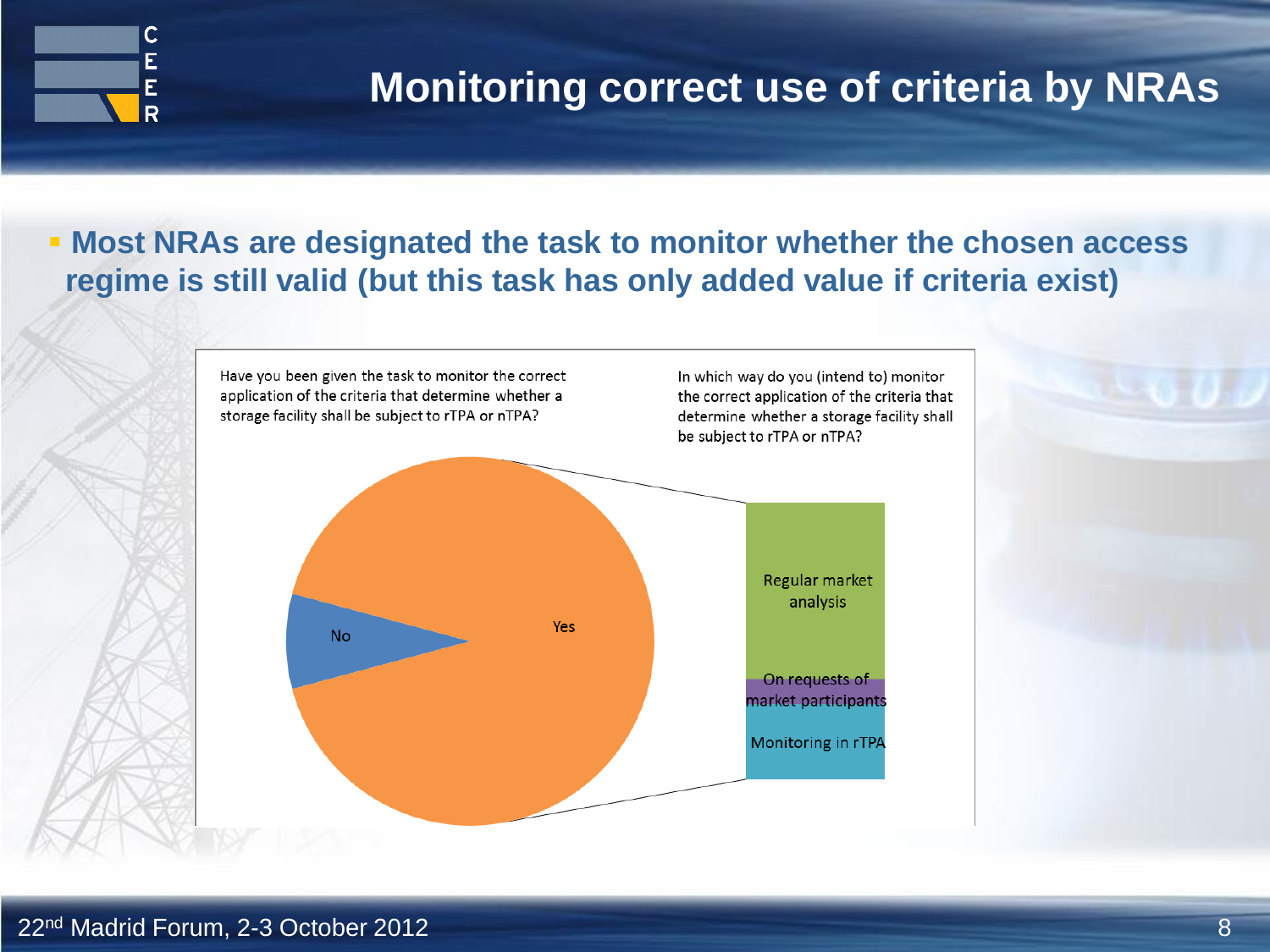

## **Part B**

# **Action plan monitoring Article 19 Gas Regulation (Transparency requirements)**

22 9 nd Madrid Forum, 2-3 October 2012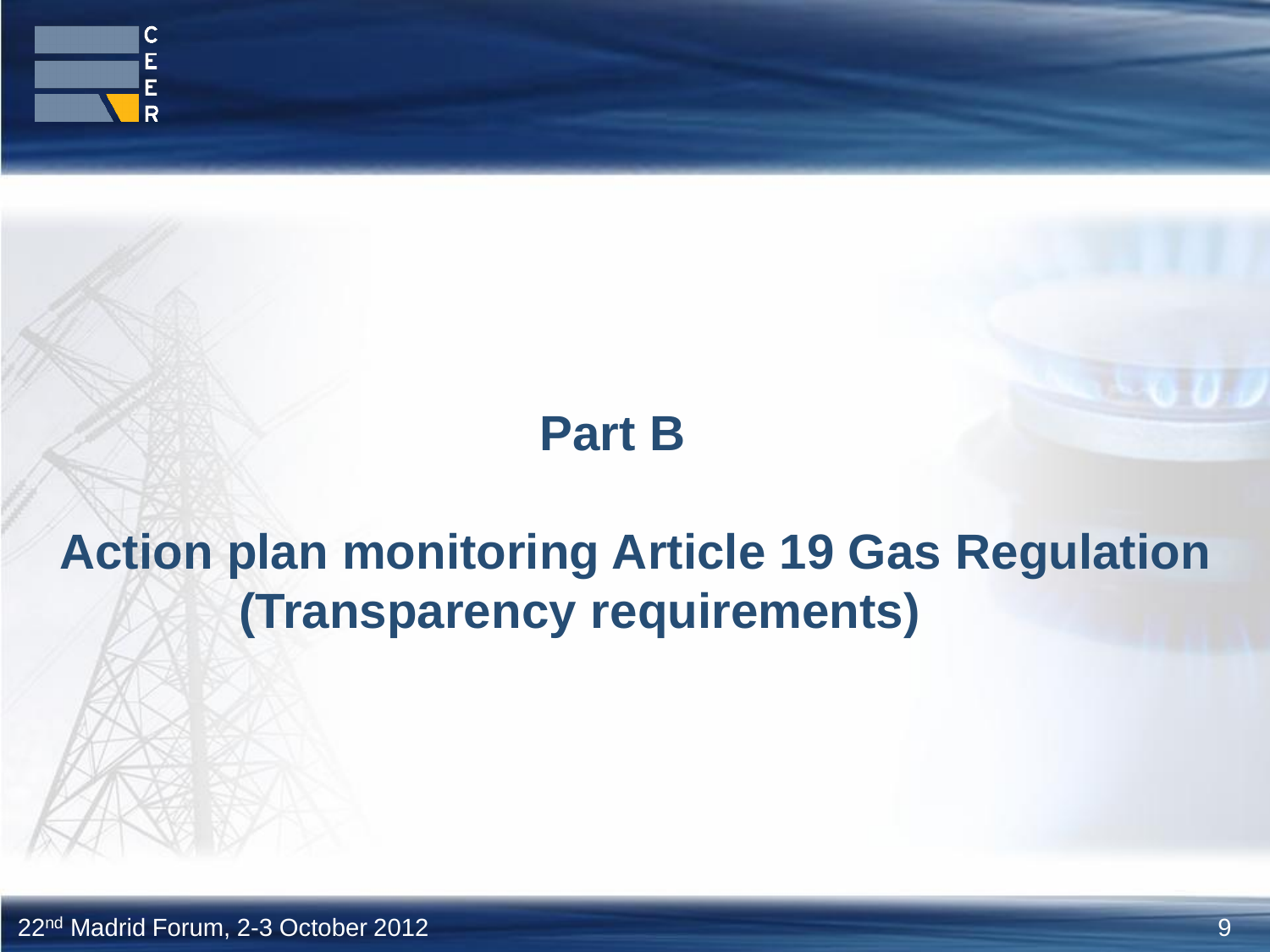### **Legal framework regarding transparency**

#### **Article 19 (Gas Regulation) contains transparency requirements for SSOs**



C Ė E

> • Publish detailed information and relevant conditions, including technical information for users to gain access

- Publish information on contracted & available storage capacities (on numerical basis, user-friendly etc.)
- Disclose information in meaningful, quantifiable, easily accessible way and on a non-discriminatory basis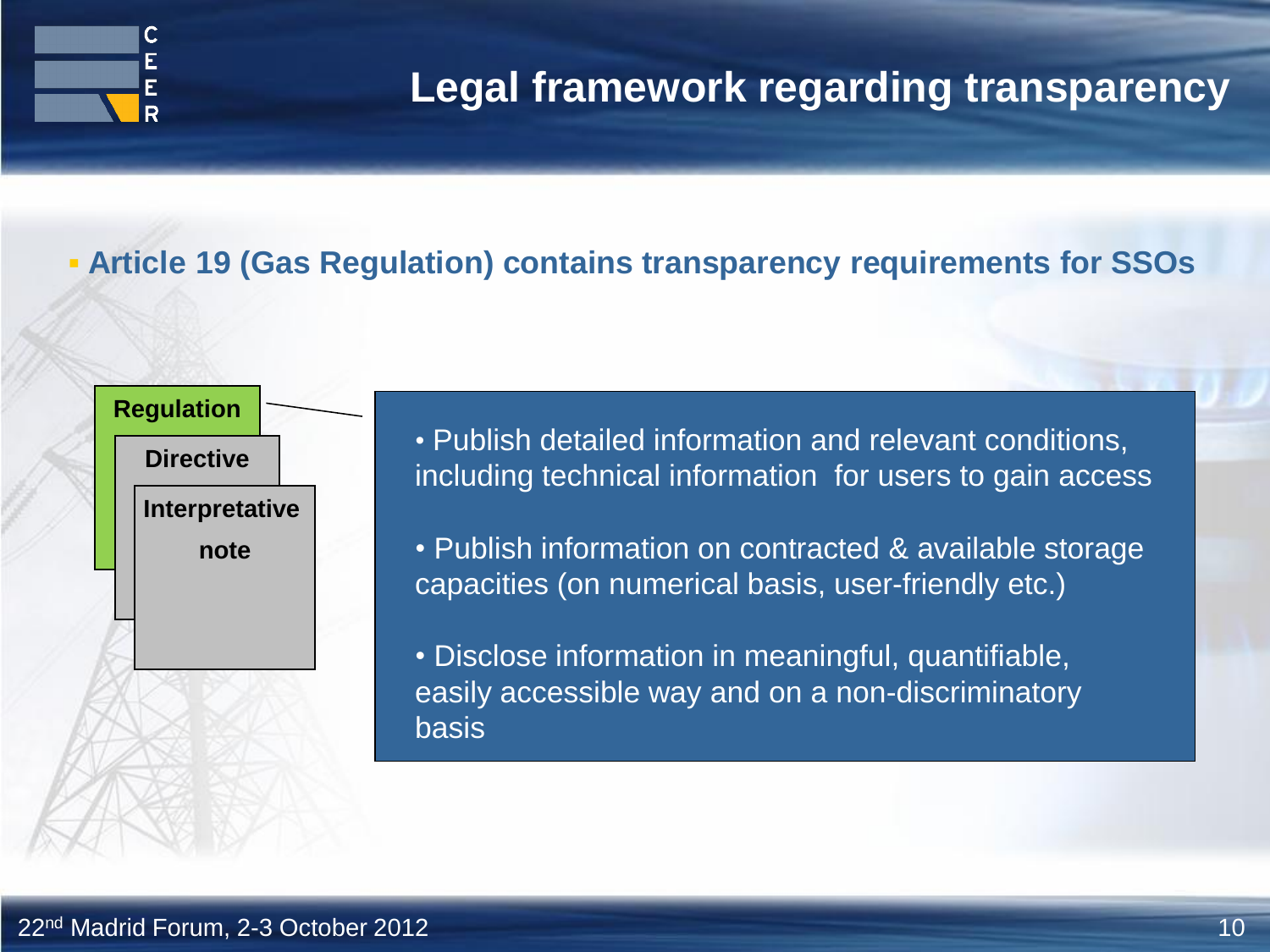

## **Goal of the project**

#### **CEER will monitor how transparency requirements are implemented**

- 1. Gain understanding how requirements are implemented by SSOs
- 2. Gain understanding how stakeholders value level of transparency
- 3. Draft recommendations how transparency could be further improved
- 4. Stimulate SSOs to "pick up the ball" if neccessary on transparency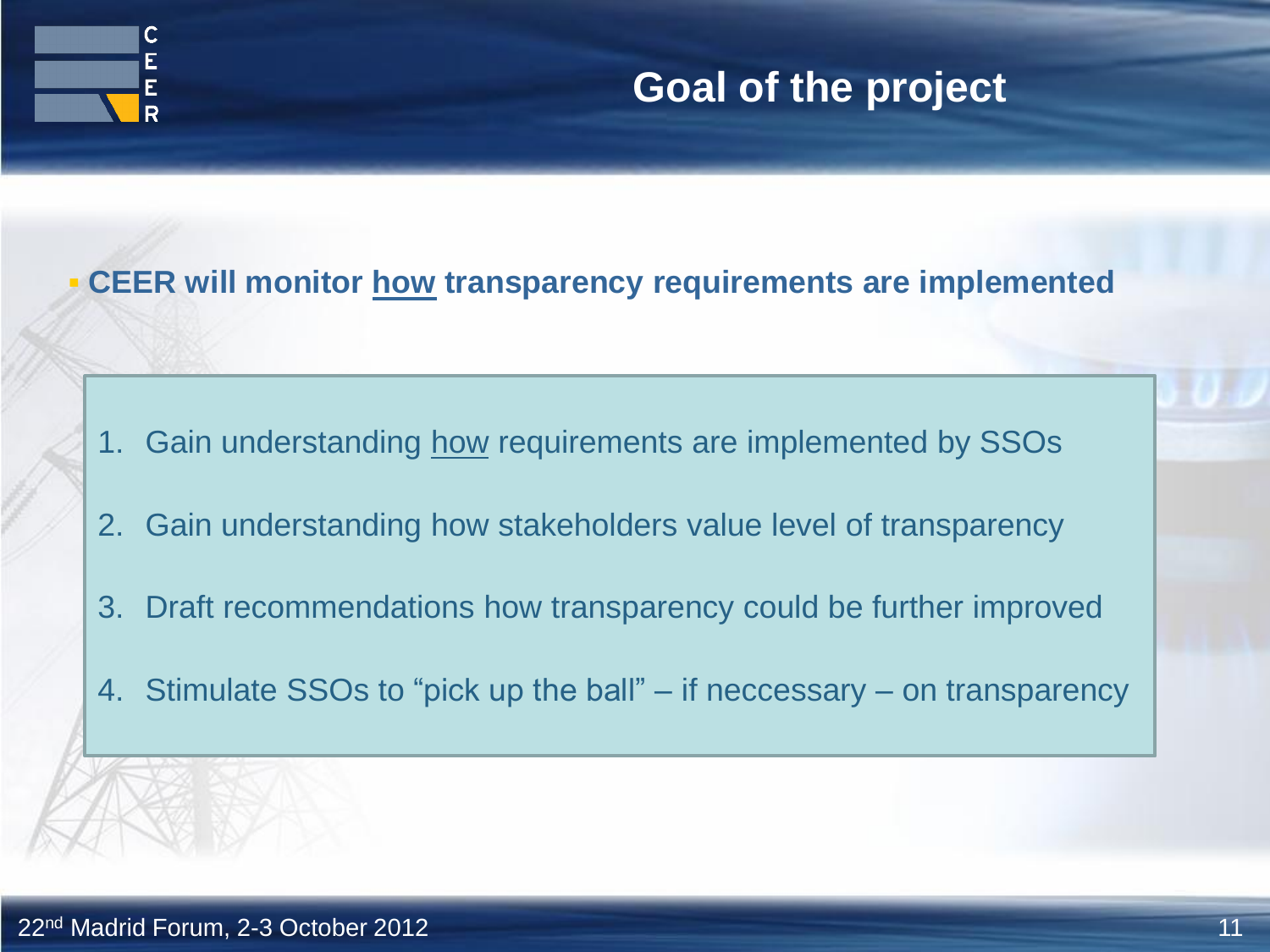

## **Proposed marching route and timeline**